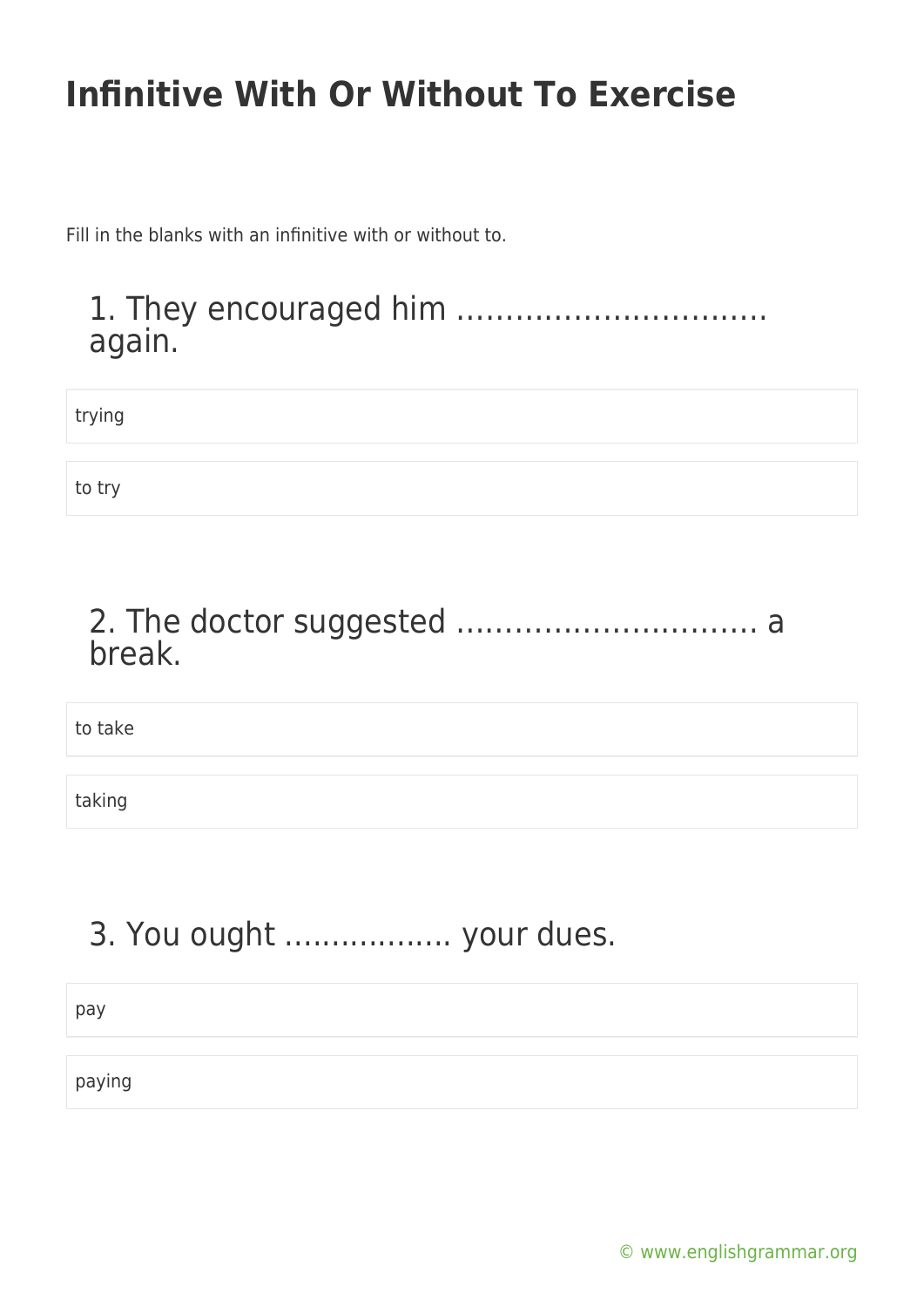to pay

#### 4. The minister was forced ………………………….

resigning

to resign

# 5. She was made ………………………………

apologize

to apologize

apologizing

# 6. You had better ……………………………. to him.

to listen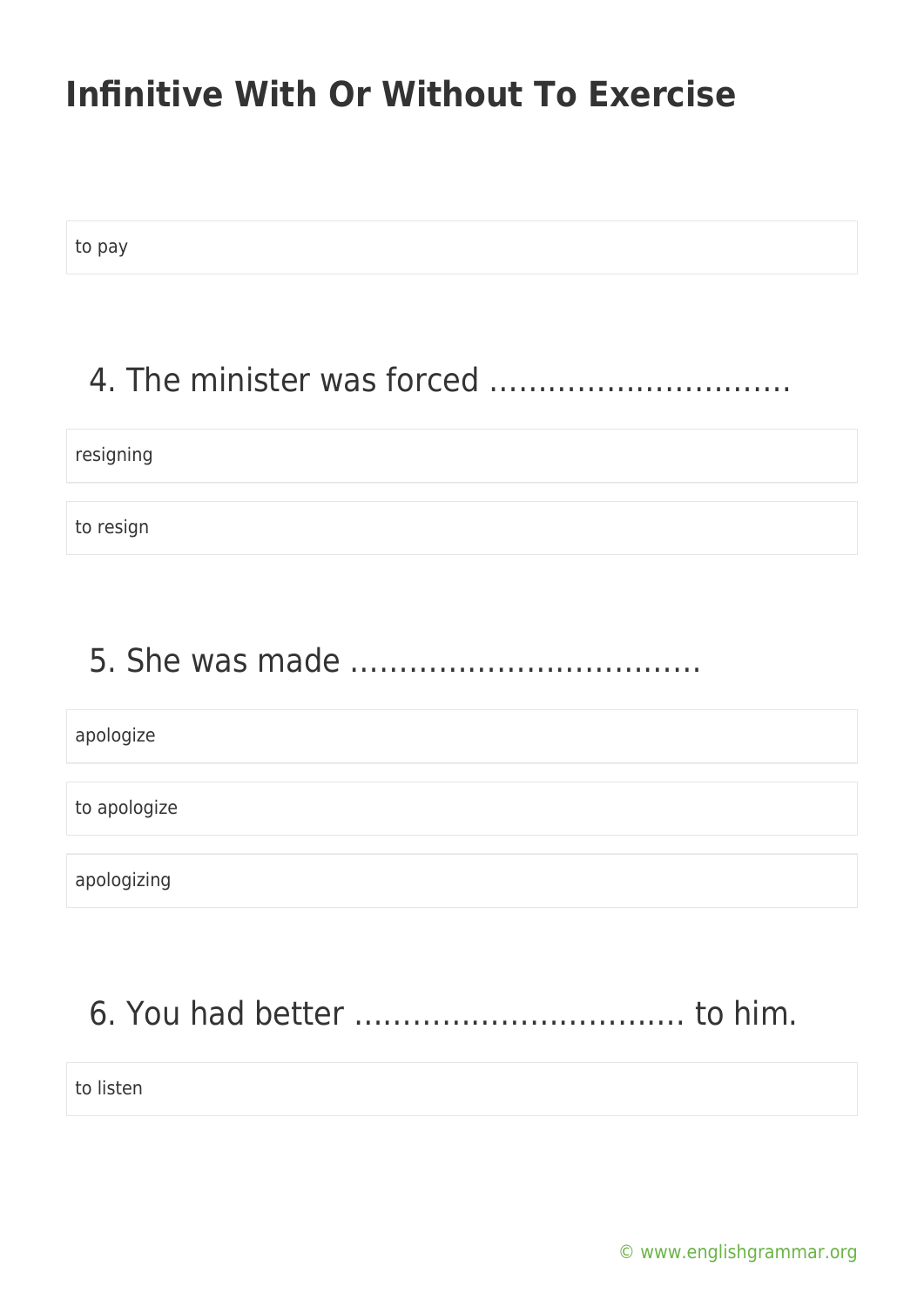listen

listening

#### 7. You must not ……………………… in my affairs.

interfere

to interfere

interfering

#### 8. Don't forget ................................. the door.

| locking |  |
|---------|--|
|         |  |
| lock    |  |
|         |  |
| to lock |  |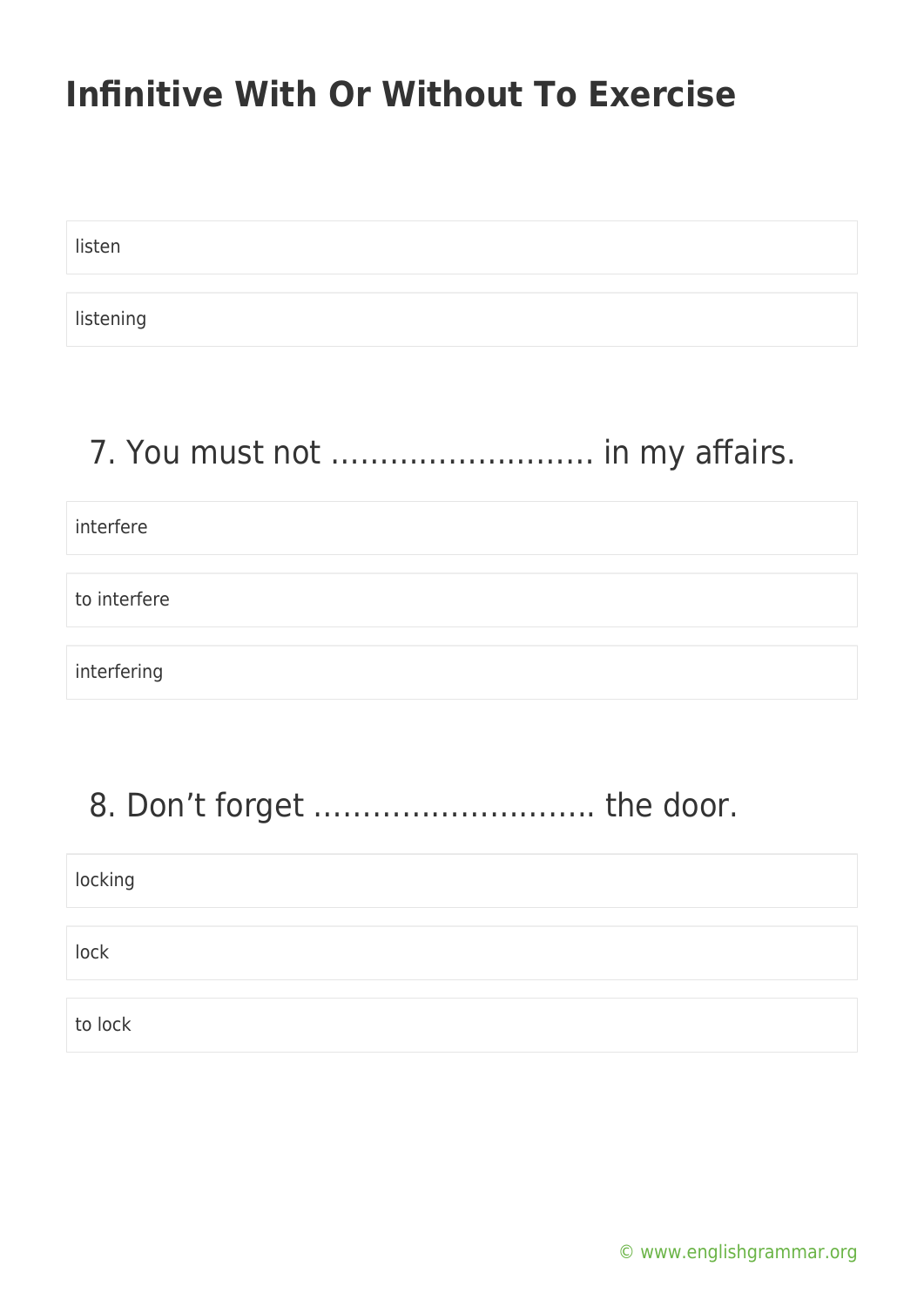9. You don't need ……………………………. for that call.

| pay    |  |  |  |
|--------|--|--|--|
|        |  |  |  |
| to pay |  |  |  |
|        |  |  |  |
| paying |  |  |  |

#### 10. She need not ………………………….. again.

apply

to apply

applying

#### 11. I saw her ………………………… the door.

Please select 2 correct answers

open